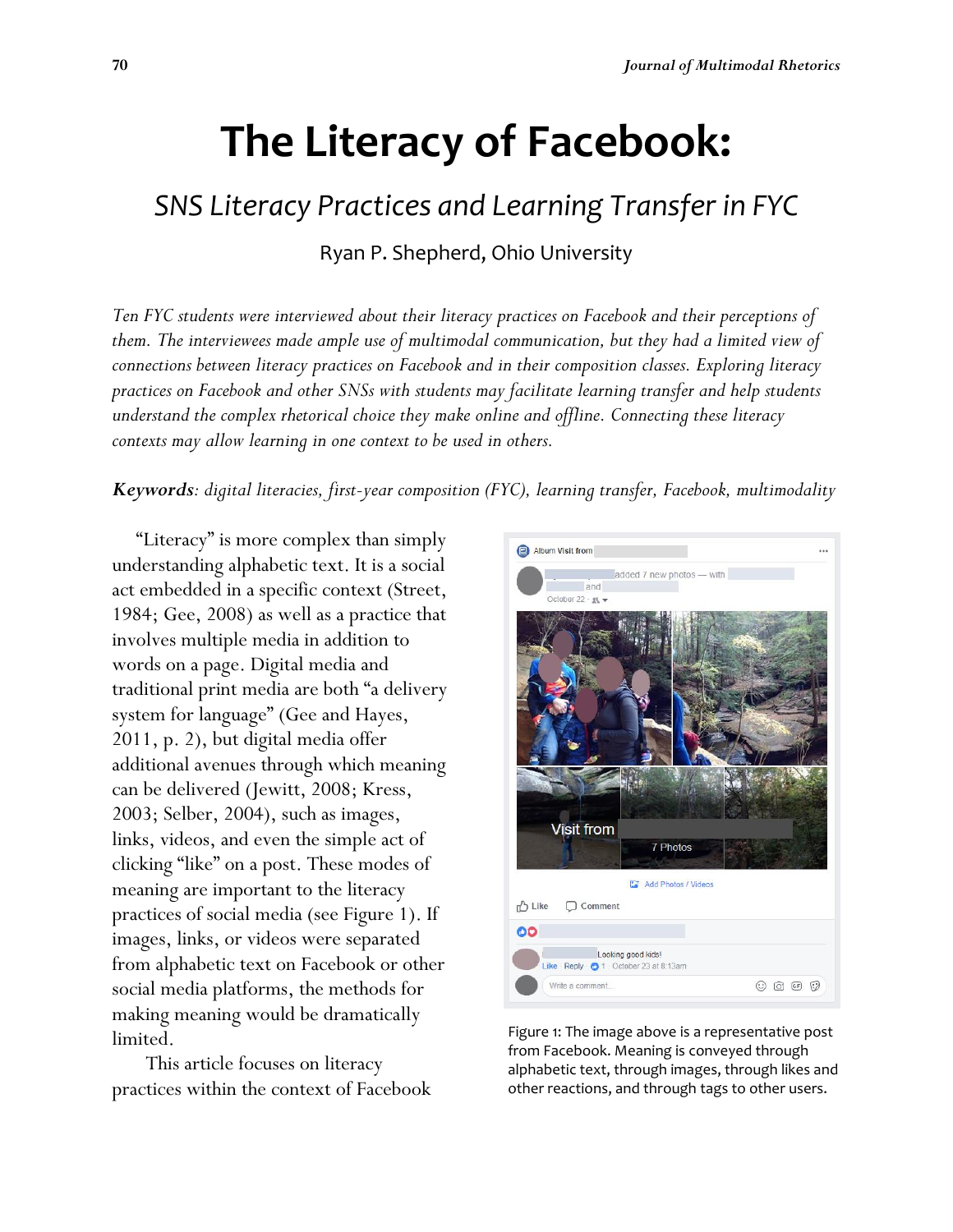and how they are perceived by students. The importance of Facebook and other SNSs (social networking sites) has become more evident in composition scholarship over the past decade. Many articles have focused on Facebook in classroom practice (Balzhiser et al., 2011; Fife, 2010), others have focused on more general Facebook literacies (Shepherd, 2015; Shepherd, 2016; Amicucci, 2017), and even a few have focused on Facebook for research purposes (Sheffield and Kimme Hae, 2016). This previous research demonstrates how Facebook and other SNSs serve as a robust resource for scholars of literacy and composition. However, one approach in the research that has been rarely used is to examine specific literacy practices within the context in which they are being practiced. Building on the situated exploration of Facebook literacies from authors such as Amber Buck (2012), Kevin Eric DePew (2011), and Kevin Eric DePew and Susan Miller-Cochran (2010)—all of whom focus on case studies with individual social media users—this article seeks to create a more robust picture of the practices that take place on Facebook by exploring not only literacy practices on Facebook but also how those practices were perceived by the users.

 To understand our students' literacy practices and perceptions of them, I interviewed ten first-year composition students about their Facebook use. I found that the literacy practices of FYC students on Facebook have clear connections to practices commonly engaged in as part of composition classes. Students have a deep

understanding of how to make meaning across multiple modes and can see a connection between these literacies and those taking place in their composition classes when asked directly about how these spaces might connect. But because students may not initially perceive Facebook and FYC as being connected, they may face significant obstacles in learning transfer and may struggle to connect these two contexts in meaningful ways. By looking to the growing literature on learning transfer in composition studies (i.e., Yancey, Robertson, and Taczak, 2014; Beaufort, 2007; DePalma, 2015; Wardle, 2007), composition teachers can make these literacy practices more accessible to students beyond the context of Facebook. This may give students a more expansive view of literacy and allow them to use critical literacy knowledge in a variety of literacy contexts both in and out of school.

### **The Interviewees**

 Interviews were conducted with 10 FYC students to understand both how they were using Facebook and how they perceived that use. The interviewees were enrolled at a large urban university and were concurrently taking FYC at the time of the interviews. In Table 1, some basic demographic information about the interviewees is presented. Of course, these ten students cannot represent all literacy practices across FYC students in the U.S. Instead, they can serve as a starting point for discussions about composition and Facebook literacy. My hope is that the diversity of the students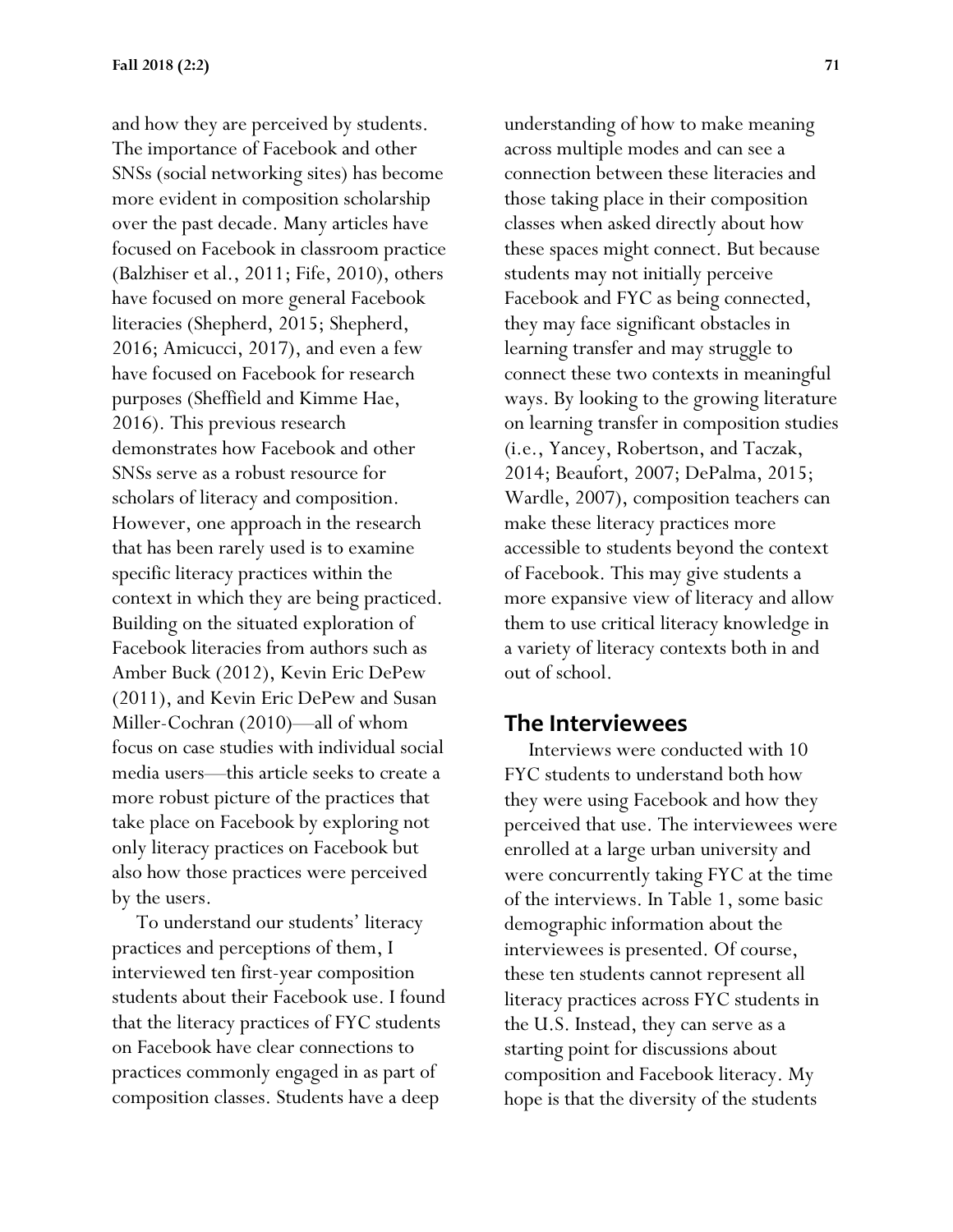### **Table 1**

| Pseudonym Gender |        | Age | Race/Ethnicity               | First Language       | Semesters of<br>Composition |
|------------------|--------|-----|------------------------------|----------------------|-----------------------------|
| Baozhai          | Female | 20  | Chinese                      | Mandarin             | 2 <sup>1</sup>              |
| Carrie           | Female | 19  | Asian-American               | English              | $\overline{2}$              |
| Chelsea          | Female | 18  | Hispanic                     | Spanish <sup>2</sup> | $\overline{2}$              |
| Connor           | Male   | 19  | Asian-<br>American/Caucasian | English              | 1 <sup>3</sup>              |
| Gabriel          | Male   | 19  | Caucasian                    | English              | $\overline{2}$              |
| Jason            | Male   | 18  | Asian-American               | English              |                             |
| Matthew          | Male   | 19  | Caucasian                    | English              | $\overline{2}$              |
| Melanie          | Female | 19  | <b>Hispanic</b>              | English              | $\overline{2}$              |
| Ray              | Male   | 18  | Caucasian                    | English              | $\overline{2}$              |
| Scott            | Male   | 18  | <b>Hispanic</b>              | English              | $\overline{2}$              |

*Interviewee Basic Demographic Information*

selected and the large student body from which they were drawn may offer insights into student populations beyond the immediate context.

 The 10 participants were asked a series of 22 questions about themselves, their Facebook activity, and connections between Facebook and composition (see Appendix). The questions were designed to examine specific literacy practices and look for connections between practices and other writing contexts, particularly their writing for FYC. Then, participants

 $\overline{\phantom{a}}$ 

were asked to engage in a regular Facebook session, talking aloud about what they were doing as they did it in order to "capture what it is people actually do in the moment of composing the products of literate interaction" (Takayoshi, 2016, p. 16).

 Table 2 shows the participants' basic Facebook usage habits. Usage varied greatly among the 10 participants in terms of how long they had had a profile, how often they logged in, and how long they stayed on during each long in.

<sup>1</sup> Baozhai was the only student who took firstyear composition for non-native English speakers.

<sup>2</sup> Chelsea identified her first language as Spanish but stated that she primarily uses English now, even at home.

<sup>&</sup>lt;sup>3</sup> Connor and Jason were enrolled in a special accelerated honors section of first-year composition.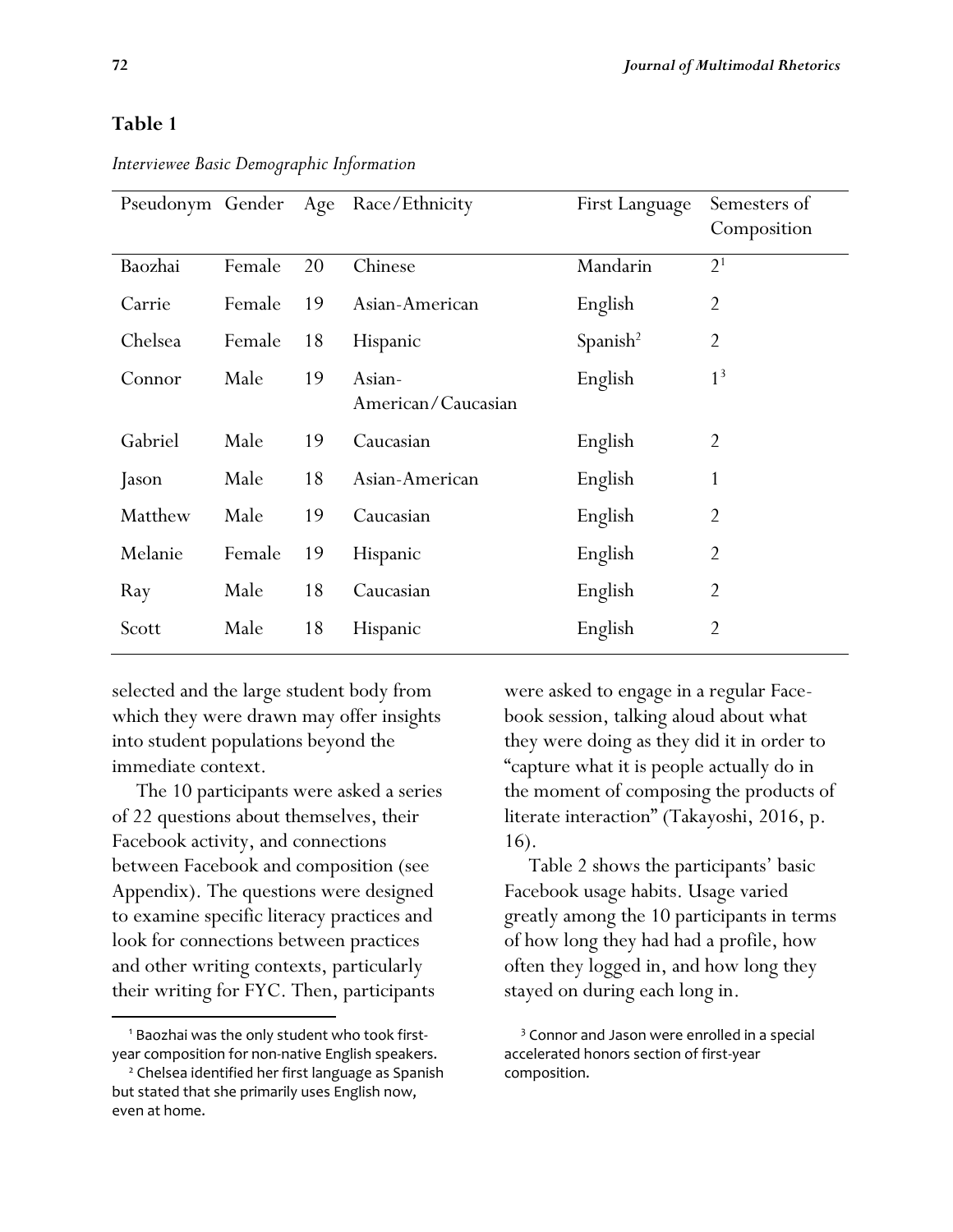### **Table 2**

*Interviewee Basic Facebook Usage*

|         | Pseudonym Duration of<br>Facebook Profile | Number of<br>Facebook<br>Logins | <b>Reported Duration</b><br>of Each Login | <b>Actual Duration</b><br>of Observed<br>Session |
|---------|-------------------------------------------|---------------------------------|-------------------------------------------|--------------------------------------------------|
| Baozhai | 1 year                                    | 1 per week                      | Less than 30<br>minutes                   | 8:49                                             |
| Carrie  | 5 years                                   | $4-5$ per day                   | 5 minutes                                 | 7:23                                             |
| Chelsea | 3 years                                   | 20 per day                      | 3 minutes                                 | 3:22                                             |
| Connor  | 4 years                                   | $15-20$ per day                 | 10-15 minutes                             | 2:27                                             |
| Gabriel | 3 years                                   | 2 per day                       | 5-15 minutes                              | 6:25                                             |
| Jason   | 6 years                                   | 6 per day                       | 5-10 minutes                              | 2:09                                             |
| Matthew | 1.5 years                                 | 1 per day                       | 1-20 minutes                              | 3:04                                             |
| Melanie | 5 years                                   | 30 per day                      | 20 seconds                                | 1:21                                             |
| Ray     | 3 years                                   | 5-6 per day                     | 10 minutes                                | 2:13                                             |
| Scott   | 5 years                                   | 1 per day                       | 20-30 minutes                             | 6:40                                             |

### **Literacy Practices on Facebook**

 Based on the interview data from these students, literacy practices on Facebook varied significantly between participants. What they consumed and posted and how they did so was diverse. Below, I will divide the interviewees literacy practices into four main categories: Reading, Posting Images, Writing, and Liking.

### **READING**

 "Reading" in the context of Facebook involved a great deal more than decoding alphabetic text. In fact, the primary way that students "read" Facebook was simply scrolling through their feeds, scanning

content, and stopping to view images. While it was certainly part of their literacy practices, reading of alphabetic text was less common than other types of receptive literacies. Most often, students "read" by viewing photos. This was discussed by 8 of the 10 interviewees and was by far the most common receptive literacy practice.

 The interviewees rarely mentioned reading alphabetic text during the interviews. Six of the interviewees did mention text while being observed using Facebook, but only two read a full post. The remaining four interviewees didn't mention alphabetic text at all as I observed their sessions. They focused on images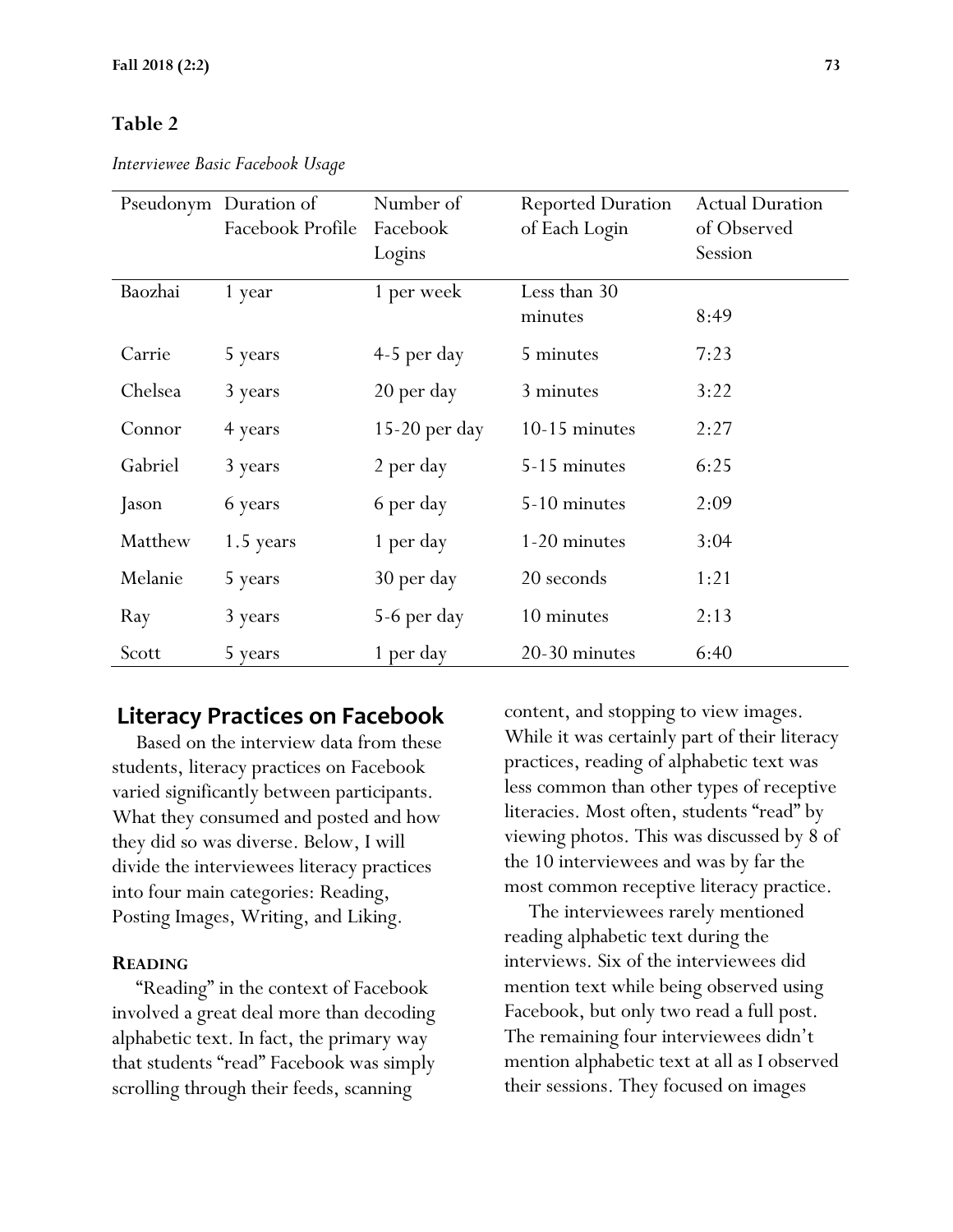primarily or occasionally discussed viewing videos or links. "Reading" and interpreting images seemed to be the primary way that people received meaning when using Facebook.

### **POSTING IMAGES**

 Images were the most discussed method of producing content for Facebook. When I asked them to describe their posting processes on Facebook, three of the ten talked specifically about posting photos with no prompting from me. While these three interviewees focused specifically on posting photos, all ten mentioned the importance of photos to their Facebook use at some point during their interviews. Discussion of images, particularly when discussing productive literacies instead of receptive literacies, was far more common than discussion of traditional alphabetic text.

### **WRITING**

 Posting public written content was rarely mentioned by the participants. This is not to say that written content on Facebook was not important, but the ways that interviewees were writing on Facebook may be different than what might be expected. The most common type of written content was captioning. Several interview participants noted the importance of adding captions to images, videos, or links when these things were posted to Facebook—a literacy practice that showcases the multimodal nature of composing on Facebook. All ten interviewees mentioned at least one of these kinds of posts at some point during

the interview. Six of the ten mentioned captioning posts as part of their regular Facebook activity. Based on this discussion, it seems that captions may be the most popular type of written public content on Facebook—more so than status updates or comments—for the interviewees.

 Text-based status updates and comments were not mentioned as a regular activity of most of the interviewees, but they were mentioned on a few occasions. For example, Carrie mentioned feeling "obligated" to comment on a post when she had been tagged in it. Nearly all of the participants noted that they rarely commented on posts when I asked about this directly. Gabriel was the only participant to detail writing a status update as his main posting process. No other interviewee talked in depth about posting text-based status updates.

 Interviewees were far more likely to send private chat messages through Facebook Messenger than they were to post status updates or comments. Chat messages were mentioned by six participants as an activity that they engaged in on Facebook regularly.

#### **LIKING**

 Most of what interviewees said about their activity was verified when I observed their Facebook sessions at the end of the interviews. However, there was one notable difference in reported behavior and observed behavior. Only two mentioned "liking" content as part of their regular activities on Facebook, but six "liked" at least one thing during their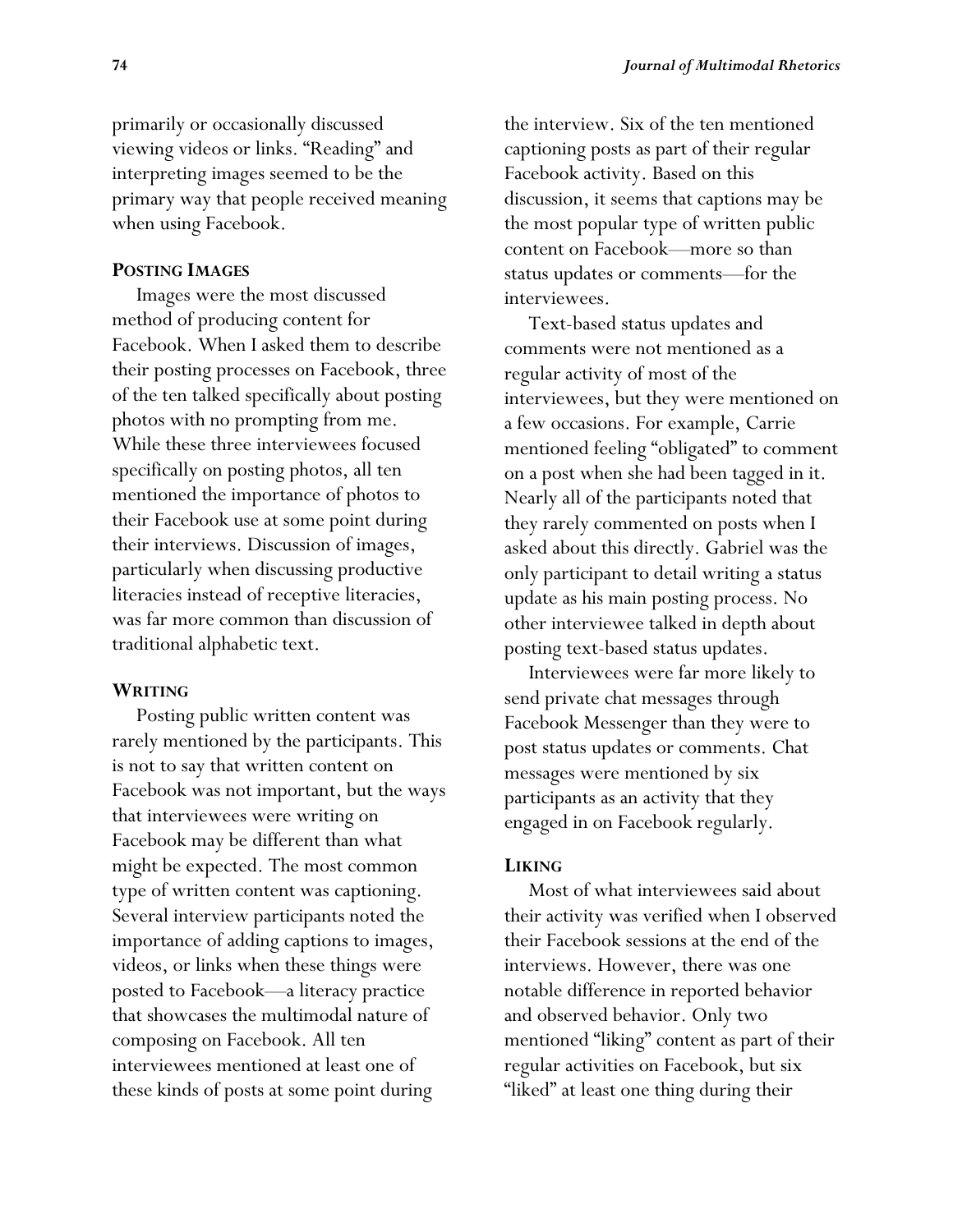observed Facebook session—often doing so with no verbal indication that they had done anything.

 The interviewees saw "liking" as a complex rhetorical activity. They often felt pressured to like certain content (especially if they were tagged). Gabriel noted that it was "weird" to like content that was not posted by one of his own Facebook friends (but was posted by a friend of a friend) even if he enjoyed what was posted. Ray mentioned a similar practice, stating that his likelihood of liking content "usually depends how close I am with the person" and not on the content of the post. He stated that he won't like content if he didn't consider the poster close. In his interview, Connor noted that liking something didn't necessarily mean that he supported or agreed with it: "I like a lot of things on Facebook, more as a sign of support or appreciation for what they're doing or whatever effort they're putting in rather than a sense of agreement. I don't have to agree with your post to like it." He stated that he viewed liking as a demonstration that the content was "worth my time" or "meaningful." This meant that he may "like" something he disagreed with.

 "Liking" in the context of Facebook meant something slightly different to all of these participants than that they simply *like* something. The fact that no one mentioned liking as part of activities on Facebook during their interviews may be due to the invisibility of this practice: it is so "normal" and commonplace that interviewees did not even think about it as they did it. Like with the interviewees in

Daniel Keller's (2014) study, my interviewees "were making complex rhetorical decisions that only seemed simple because they have internalized the discourse rules for the website" (p. 93). Exploring liking with students may allow for a more critical reflection on the meaning of these practices: what does it mean to "like" and when is it appropriate?

# **Perception of Facebook Literacies**

 To better understand how participants perceived their literacy practices on Facebook, they were first asked if they connected Facebook to writing and then were asked if they connected it to composition specifically. Regardless of their answers, they were asked to try to make a connection between Facebook and composition to see if connections could be made.

#### **IS FACEBOOK WRITING?**

 Seven interviewees said their Facebook activity was related to writing, but the connections that they saw between Facebook and writing were limited. Carrie saw the only connection to writing on Facebook was grammatical correctness or posting writing from elsewhere. She mentioned posting poems or raps to "test out" with friends. Matthew only hesitantly stated that Facebook was connected to writing. He stated that it was only connected to writing when he was asking for help with writing for school on his Facebook groups. Scott was also hesitant, stating that Facebook was writing, but it was "not related to the skill of writing."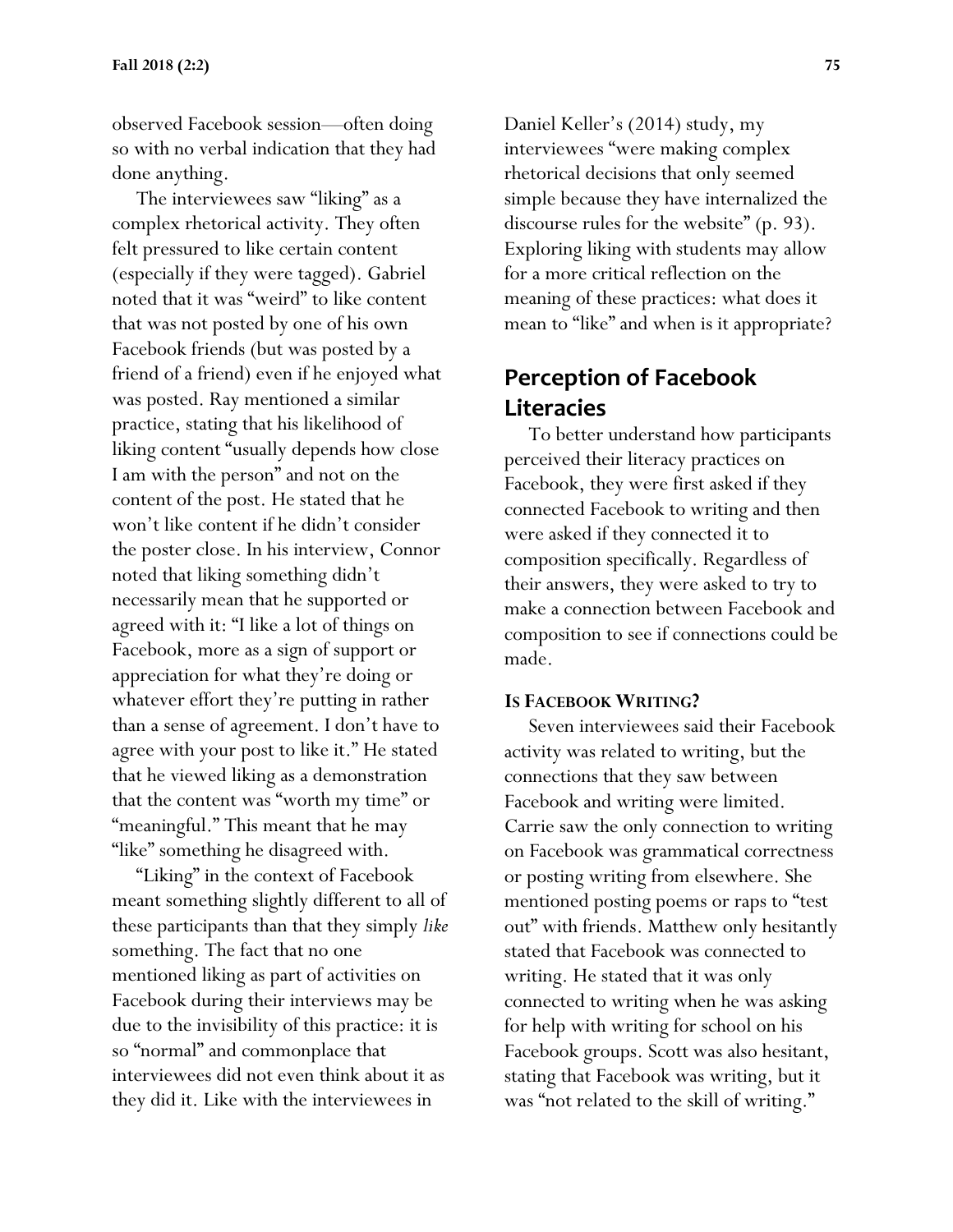When asked to clarify, he said "you are not trying to make poetry in your posts" and went on to identify posts as a simple relaying of facts. This is particularly interesting given that Carrie specifically *was* writing poetry in her posts but also did see this activity as writing. The perception of whether or not Facebook is writing may be partially based simply on what the interviewees primarily used Facebook for: was it for poetry or was it not?

 One of the interviewees was more confident in his assertion that Facebook had a connection to writing. Gabriel stated that Facebook was connected to writing because "I'm conveying […] a good message. I do put some thought into it." Many of the interviewees often seemed to equate the idea of "thought" or even simply length with the idea of "writing." If there was more thought put into the post or if the post was simply longer than a few words, it was more likely to qualify as "writing" to the interviewees. This seems to connect specifically with Gabriel's experience. He was the only interviewee to detail writing status updates as his main posting process on Facebook. These were written text only (and did not include images or links), and he explained a very detailed and thoughtful posting process. Perhaps it is because of this that Gabriel was the most confident in his assert that Facebook was connected to "writing."

 The remaining two interviewees stated Facebook wasn't writing. Jason stated that Facebook couldn't be writing because it didn't have a "formal format." Ray said that it was related to conversation and was

similar to "small talk" that people engage in when meeting in person.

 Connections between Facebook and writing were tenuous. Interviewees focused on lower-level grammatical concerns or correctness in most of their responses. None of them mentioned anything about the process of writing, and none of them mentioned multimodal elements of writing, such as using images, in the answers to these questions.

#### **CONNECTIONS TO COMPOSITION**

 After asking interviewees what categories Facebook activity might fall into, they were then asked if they saw a relationship between Facebook and composition. Six stated that they thought there was a connection, two said there was not, and one said there might be. The final respondent did not offer an answer either way. The most common connections between Facebook activity and composition were "writing" (3 interviewees) and "thought" (3 interviewees). Additionally, participants saw a connection with "debate," "audience," and "expression." As part of this line of questioning, I asked participants to define the word "composition" in their own words. Two of the three respondents who said that Facebook was not related to composition or were unsure if there was a connection mentioned length as being part of the definition of composition. Scott stated that composition was "a large piece of writing," and Chelsea said composition had to be "something long, not just three words." Melanie said that composition was "written work." None of the others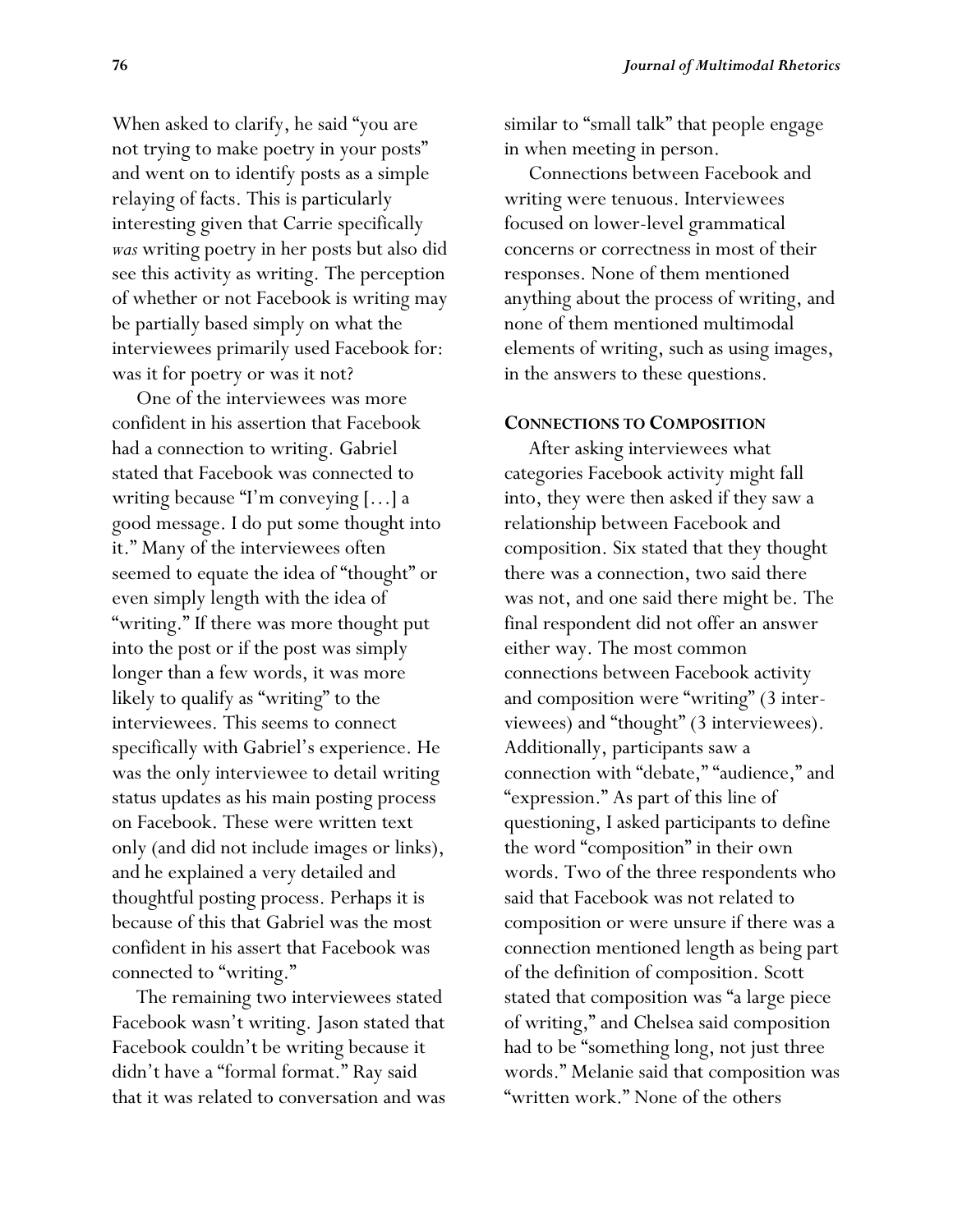mentioned length or work in their definitions of composition. This is related to an earlier point: many of the interviewees seemed to believe that an activity can only be writing if it is longer than a status update.

 Most of the interviewees who stated that there was a connection between Facebook and composition mentioned some kind of expression when asked why they saw a connection. Baozhai stated that on Facebook she was able to "express my feelings," and Carrie also noted the importance of "expression." Connor noted that he could "freely share thoughts" on Facebook. Gabriel said that Facebook was "saying something about" him and was a "reflection of my character." This connection with expression may also be what Carrie was referring to when she referenced the "raw conversation" of Facebook. Carrie's later comments support this when she defines composition as "a mix of your own style of writing and conversation." Carrie's comments seem to suggest that writing and conversation might not be two separate things to her but instead are parts of the same activity.

 The participants' answers are somewhat surprising. The institution that these students attended does not have a set curriculum for FYC, but teachers are encouraged to focus on critical thinking, rhetoric, and argumentation. The word "express" (in any form) is mentioned very rarely in class descriptions or outcomes and is always in the context of "express ideas" and never in the context of "express" emotions or character. Of course, individual teachers may impart

this definition to students in their individual classes.

# **Composition Pedagogy, Facebook Literacy, and Learning Transfer**

 The interviewees were engaging in a variety of literacy practices on Facebook. Some of these practices were engaged in regularly, but few of the practices were engaged in with critical awareness. Because of this, it was difficult for students to connect literacy practices on Facebook with literacy practices in FYC or other college writing. Helping students to make those connections may allow them to make use of knowledge they've learned from social media in other contexts as well. By using what we know about learning transfer, composition teachers may be able to help students make stronger connections more quickly.

### **TRANSFER**

 When we discuss learning transfer, it is often unclear what specifically is being discussed. At the most basic level, learning has "transferred" when the learner can use knowledge outside of the context in which it was learned. However, it's helpful to think of this as something other than "transfer" in the sense that people transfer money or credits. It's more helpful to think of learning transfer as making connections inside the mind (Shepherd, 2018). In fact, when people make connections between contexts—especially contexts that they perceive as dissimilar—they require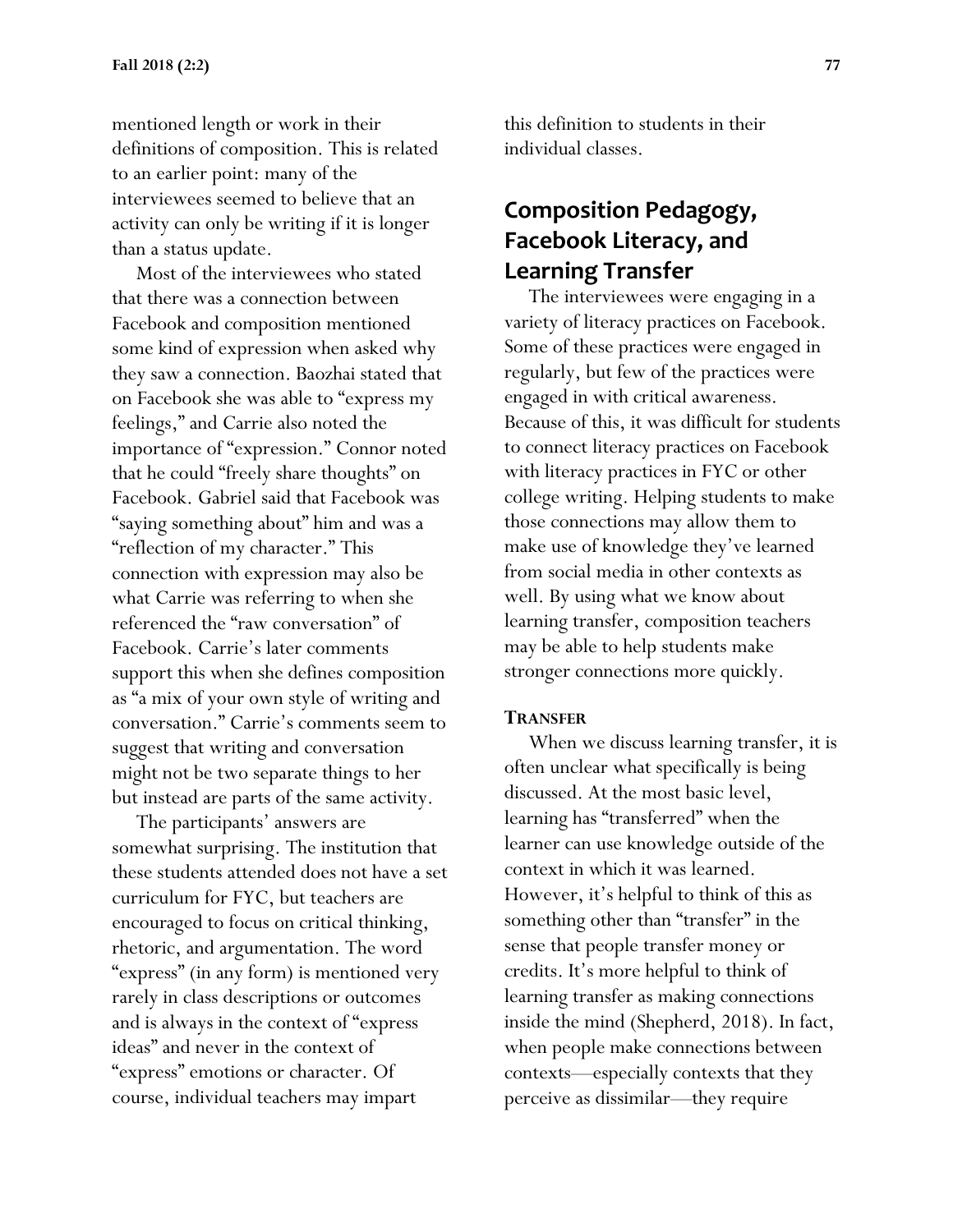what's called "mindful abstraction" (Salomon and Perkins, 1989, p. 2). The learner needs to intentionally try to abstract knowledge beyond the situation in which it was learned—to think of how prior knowledge might be used in a current situation or to think forward to possible uses of current learning. Knowledge only "transfers" when we have connected two learning contexts in our minds.

 In the case of the Facebook activity above, the participants have learning knowledge from social media use that would be useful to writing generally and composition specifically—attention to audience, rhetorical context, and multimodality to name a few things they may have learned. However, if the students haven't connected writing and Facebook robustly inside their minds, they're not likely to use Facebook knowledge when they encounter a writing challenge. The Facebook knowledge would have to be mindfully abstracted to fit a situation beyond Facebook.

 To demonstrate what I mean, let's imagine that students are given a new writing assignment that calls on them analyze an image. The participants in the interviews analyzed images regularly on Facebook: they "read" images to get meaning not conveyed through alphabetic text. If the students are conscious that this has happened in their Facebook use and see how the image analysis assignment is similar to their Facebook activity, then they will be able to use what they learned on Facebook to help with the assignment. They have transferred the knowledge. But if they don't perceive the two situations as similar, they're not likely to call up that same knowledge. The learning is still there—they still know a lot about image analysis from Facebook—but because they have not perceived the situations as similar, they're not likely to call on that knowledge when doing the assignment. Because they don't perceive the two situations as similar, it simply doesn't occur to them to draw from that knowledge to complete the assignment. They have not transferred the knowledge.

 As writing teachers, we should help students connect these past experiences to their current writing practices. By helping them make those connections, we can facilitate transfer of learning between the context of social media and other writing contexts. To do this requires that we help students make connections between literacy contexts in their minds and help them broaden their definitions of literacy.

### **WHY TRANSFER MATTERS**

 The interviews have shed light on several things about Facebook literacy and perhaps other social media literacies as well. Students read images quickly and efficiently, they use images and other multimodal texts to create meaning, and they use writing in complicated and nuanced ways. Some literacy practices are invisible to them—such as liking—and some literacy practices are connected to writing and composition for them even if the connection is only superficial. Connecting literacy learning across multiple contexts can help students to create a stronger sense of literacy and may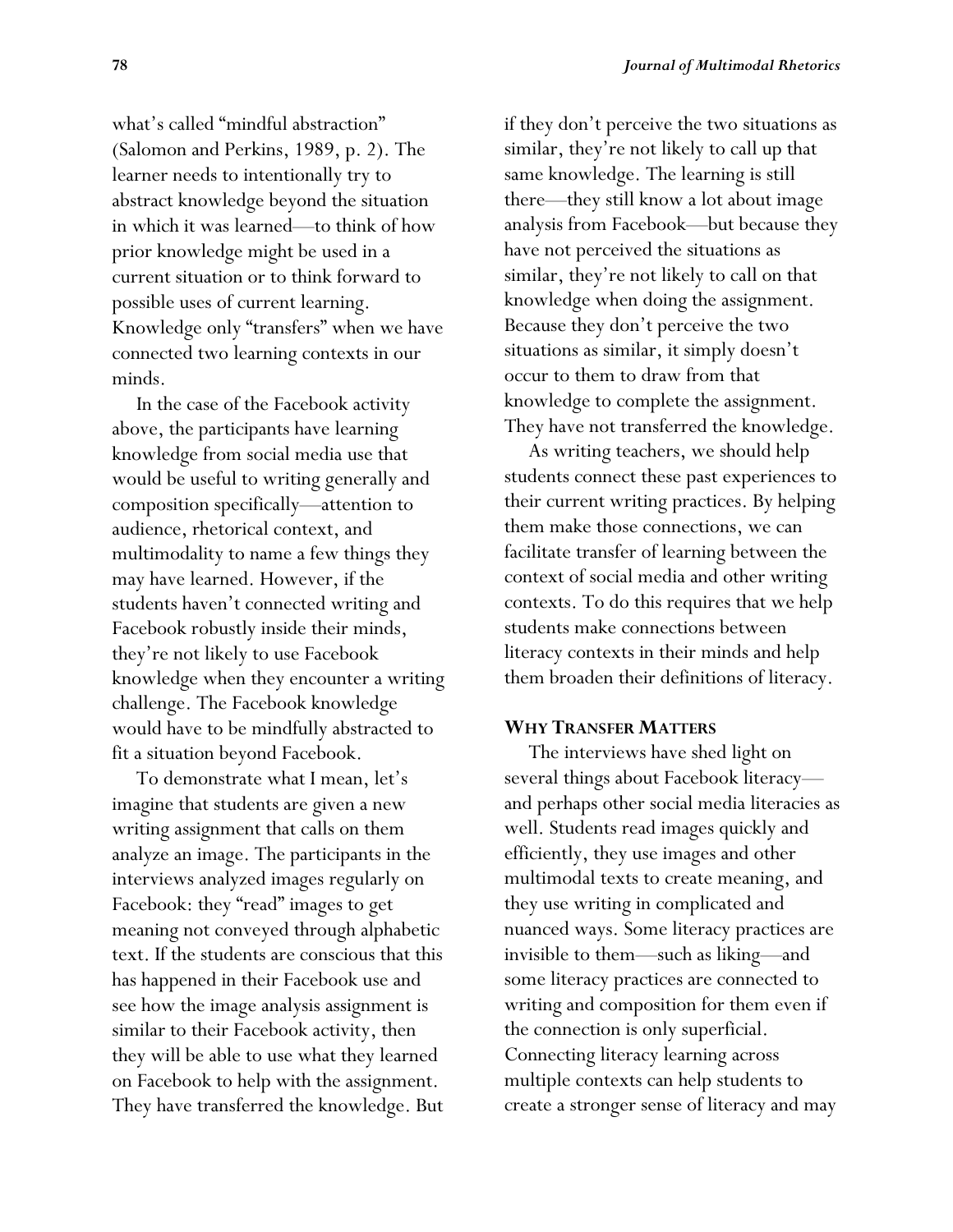allow students to draw on multiple literacy contexts when new contexts are encountered.

 Helping students make stronger connections between literacy practices on social media and those in the composition classroom may have several benefits. Because the students may perceive these two literacy contexts as especially dissimilar, connecting those contexts may be a strong starting point in broadening students' definitions of literacy beyond school literacies and alphabetic texts. Daniel Keller (2014) found that students tended not to perceive out-of-school literacies as "valid." Keller believes that this may "block the transfer of out-ofschool practices to classroom literacy situations" (p. 40). The interviews here seem to suggest the same thing: connections between school literacies and social media literacies were weak. Keller goes on to state that "[f]inding ways to help students draw on the literate, rhetorical resources they possess may bolster not only what they do with reading and writing in college but in other domains as well, allowing them to realize, appreciate, and capitalize on the potential in their everyday literacies" (p. 152). Students who can make these connections might be able to improve their understanding of school literacies by drawing on these out-of-school literacies, but they also be able to extend this into "other domains" as well. Ideally, helping students expand how they view literacy may have the side effect of helping them understand any new literacy context they encounter, both in and out of school.

 While not the explicit subject of this article, expanding definitions of literacy may also help students to validate personal literacy practices that may be part of their everyday lives and communities. Students may be able to draw more deeply on learning from their "multimodal home places," which are the "complex of personal ties, cultural and communal values, and linguistic conventions" as well as the modes and technologies used (Cedillo, 2017, p. 3). In particular, Adam J. Banks (2011) calls on students of color to become "digital griots" (p. 24). He encourages people to understand the deep and complex nature of digital literacy to expand their own understandings of the world—and to use that understanding to shape others' perceptions of culture and society. Facilitating transfer may be a critical first step in validating students multimodal home places, which may allow them to draw on these important literacy practices in the classroom.

### **FACILITATING TRANSFER**

 Facilitating transfer between digital literacies and school literacies is not as simple as telling students that the spaces are connected. Instead, facilitating transfer is a rhetorical act. It requires active persuasion on the part of the teacher to help convince students that literacy can be defined more broadly, that connections between literacy contexts exist, and that those connections can be helpful to future learning.

 A good first step to defining literacy more broadly is to encourage students to explore how meaning is made. Teachers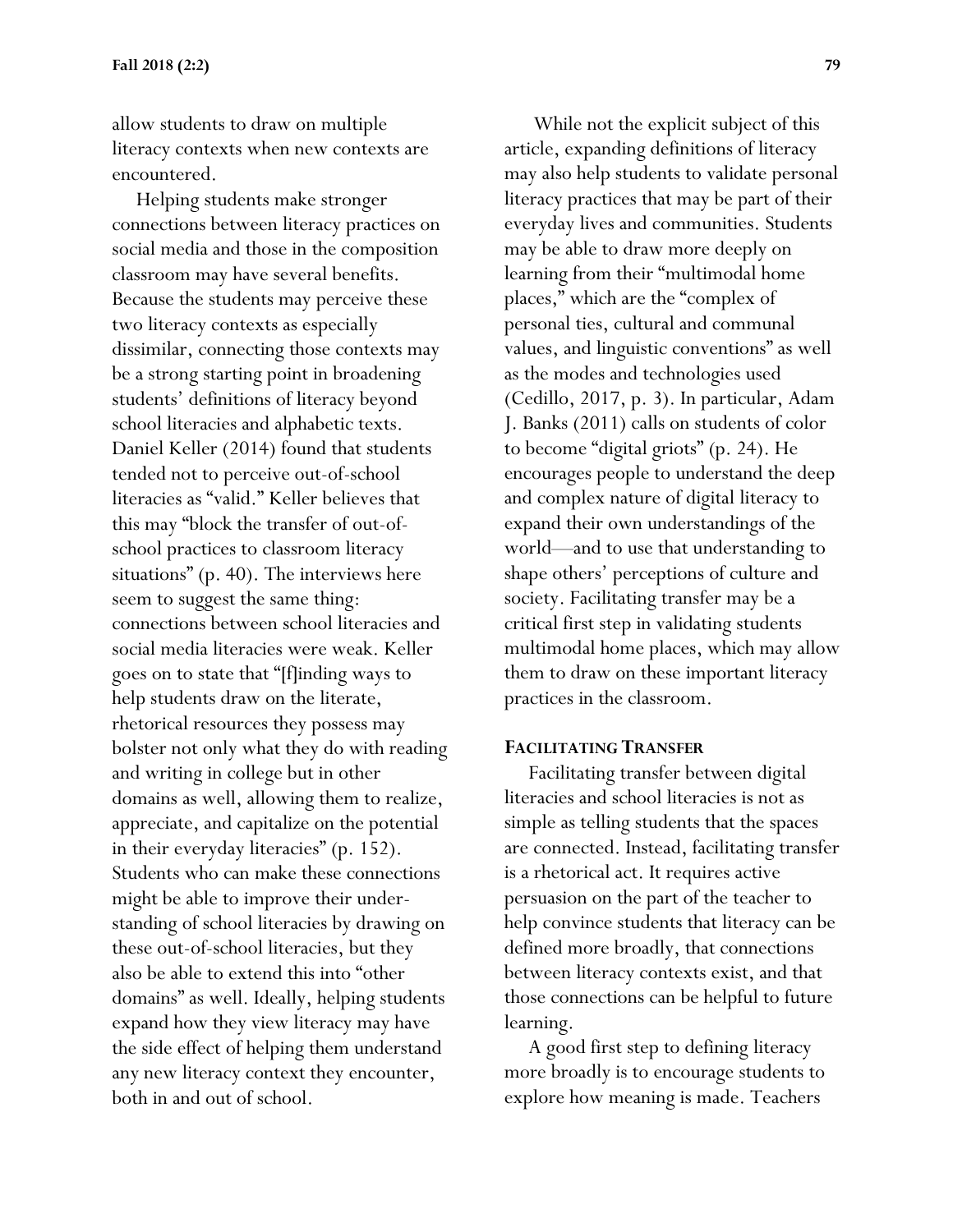can ask students to analyze how symbols, such as numbers, punctuation marks, emojis, icons, and images, enhance meaning in alphabetic text. Parallels can be drawn between how students read and write both traditional text and symbols. In my experience, students often are energized by discussing how emojis convey meaning. In a recent class, I asked students to write sentences using only emojis and asked other students to read the sentences. Students read each other's sentences with ease: they already understood the literacy practices involved in reading emojis from text messaging and social media.

 The step from reading emojis to reading images, GIFs, and videos is a small one. Students can often see the meaning made in advertisements, pieces of art, and logos easily. As a class, it's helpful to discuss how this is also a part of literacy. Students can even begin to find visual arguments, such as those described by Anthony J. Blair (2004), and look for visuals that help them to construct "a verbal argument that is consistent with the visual presentation" (p. 49). Comparing how arguments are made visually to how they are made textually allows for connections to be built between these literacy practices.

 With an expanded view of literacy, students can begin to connect social media and composition literacies. Many students are already experts at the functional literacies (Selber, 2004) of social media spaces such as Facebook: they can read, post, comment, and like without much

difficulty. They may understand the social conventions and basic genres of multiple spaces. However, many of these same students may not have reflected on these practices critically or rhetorically. This may be why the interviewees only connected Facebook and composition literacies in superficial ways. Helping students to consider social media spaces in a critical way can help to facilitate transfer. Doing so involves encouraging students to break down and think critically about how meaning is made on social media. For example, when a picture is posted to Facebook, in what ways are the picture and related caption making meaning? How is meaning made through the image alone? How does the meaning of the image change when the caption is read? Steven Fraiberg (2010) calls this interaction of various modes in making meaning "knotworking" (p. 105) and states that "[r]emixing composition for the twenty-first century requires a shift toward conceptualizing writers as 'knotworkers' negotiating complex arrays of languages, texts, tools, objects, symbols, and tropes" (p. 107). If the interviews are any indication, students are engaging in this process regularly as they scroll through social media feeds. Reflecting on the meaning-making process can allow students to critique whether the meaning is conveyed effectively. Students can analyze multiple social media posts and try to explore how each is making meaning. They can even use this knowledge to build maps of conventions within the space: What are the unstated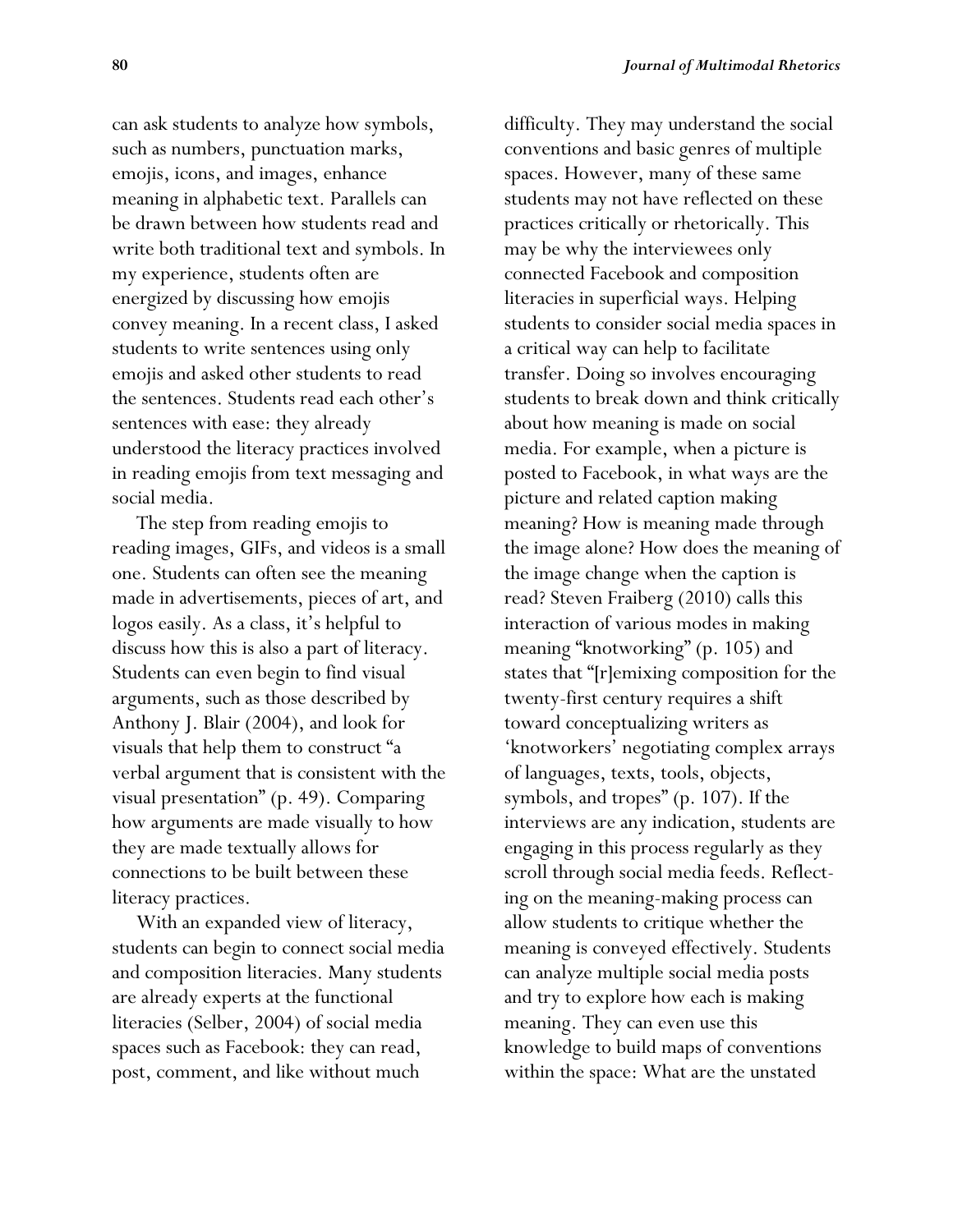rules of literacy within the space? What are the genre conventions of various types of posts?

 Fraiberg and others (such as Alexander, 2008; Selfe, 2009; and Yancey, 2004) note the importance of demonstrating these complex rhetorical and literate interactions to composition students. Exploring the complex interaction of modes in students' own literacy practices on social media can lead to broader discussions of available means of persuasion both on social media and in other literacy contexts as well. This can be a critical step in helping them to "expand the scope of what [their] definition of 'available means' can entail" (Davis, Brock, and McElroy, 2012). When they post on social media, they consider images, links, video, audio, and so on when considering what to post. We can encourage them to mindfully make similar choices in other contexts as well by considering both how and why those choices are made on social media.

 Encouraging mindful connections between these spaces is important to the process of facilitating transfer. Many articles have shown that the perception of connection between learning contexts is vital for learners to use knowledge from one context in another context (for example, James, 2008; DePalma and Poe Alexander, 2015). If we hope to encourage our students to use knowledge they have about literacy outside of the context in which it was learned, it is very important to get students to engage in "mindful abstraction" (Salomon and Perkins, 1989, p. 126), or reflection on

how one context connects to another. This can help to make transfer easier, to keep it from becoming "welded" to classroom practice (Haskell, 2001), and to encourage knowledge to stay connected in students' minds as they move forward.

 Drawing from the teaching for transfer model of composition pedagogy (Yancey, Robertson, and Taczak, 2014) can help encourage these connections to remain. Composition teachers can ask students to create new definitions for the words "writing" and "literacy" that will include both the types of literacy they encounter in the classroom and the types of literacy they have been discussing on social media. This new definition of literacy will allow them to connect the two literacy contexts more easily in their minds and will help it to remain connected in the future. The effectiveness of this type of reflection is evident in the interviews. When I asked about the connection between Facebook and composition, six of the students immediately saw the connection, but the other four students did not make this connection easily. However, all of the students were able to make specific connections to composition when asked to consider more deeply what the connections may be.

### **Conclusion**

Social media literacies are complex and meaningful to composition students. They include traditional written content and other modes of communication: photos, videos, links, "liking," and so on. By looking at these specific literacy practices in context, composition teachers can learn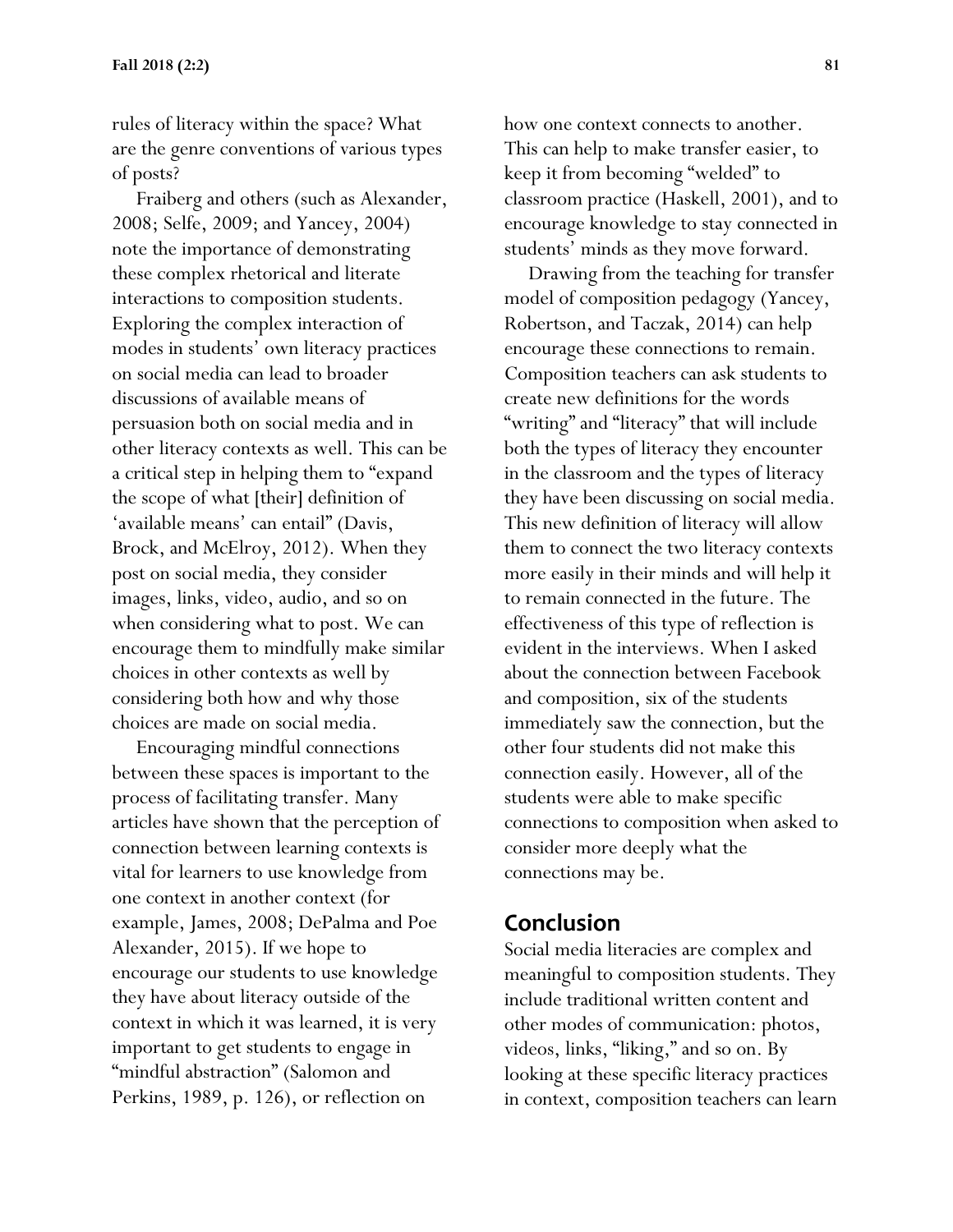a great deal about the everyday literacy practices that our students are engaged in. For students to make use of the available means that they have learned from digital spaces, it is important to demonstrate to students the importance of their experiences online. As Cynthia Selfe (2009) puts it, "Composition classrooms can provide a context not only for talking about different literacies, but also for practicing different literacies, learning to create texts that combine a range of modalities as communicative resources: exploring their affordances, the special capabilities they offer to authors; identifying what audiences expect of texts that deploy different modalities and how they respond to such texts" (p. 643).

 Digital literacies are part of the literacies of everyday life. They are part of our students' multimodal home places, and they are increasingly important to composition studies. As they become more important, researchers must endeavor to understand these literacy practices better and adapt composition classes to include what we have learned. This does not mean simply "grafting" digital literacies onto our assignments (Froehlich & Froehlich, 2013). Researchers must observe and attempt to understand literacy practices as they take place in real writing situations and help students to understand these practices and how they can be used to prepare for other composing contexts. Here, we have looked at the literacy practices of Facebook, which are widespread and especially common among social media users. The interviewees have helped to

showcase what is important about the literacy practices on Facebook: visual literacies, written literacies, and various other literacy practices in which they take part. Many of the participants saw a connection between these literacy practices on Facebook and composition, but this connection was limited. Composition teachers can take this opportunity to engage students with literacy practices that are important and meaningful to them, but beyond this, we are also introducing students to a shifting definition of literacy in the 21st century (Alexander, 2009).

 Moving forward, composition scholars need to do more to both study and validate the everyday literacy practices of our students. As Daniel Keller (2014) puts it, "Finding ways to help students draw on the literate, rhetorical resources they possess may bolster not only what they do with reading and writing in college but in other domains as well, allowing them to realize, appreciate, and capitalize on the potential in their everyday literacies" (p. 152). We need to learn the ways that they read and write outside of school, and we need to help them connect those practices to both school and non-school literacies. Future research may help to explore additional literacy contexts and understand how students practice literacy on spaces such as Twitter, Snapchap, Instagram, Pinterest, and other spaces that may not have even been invented yet. As literacy shifts, so must we. Our job as composition teachers should be to help students understand the literacy contexts they encounter and will encounter.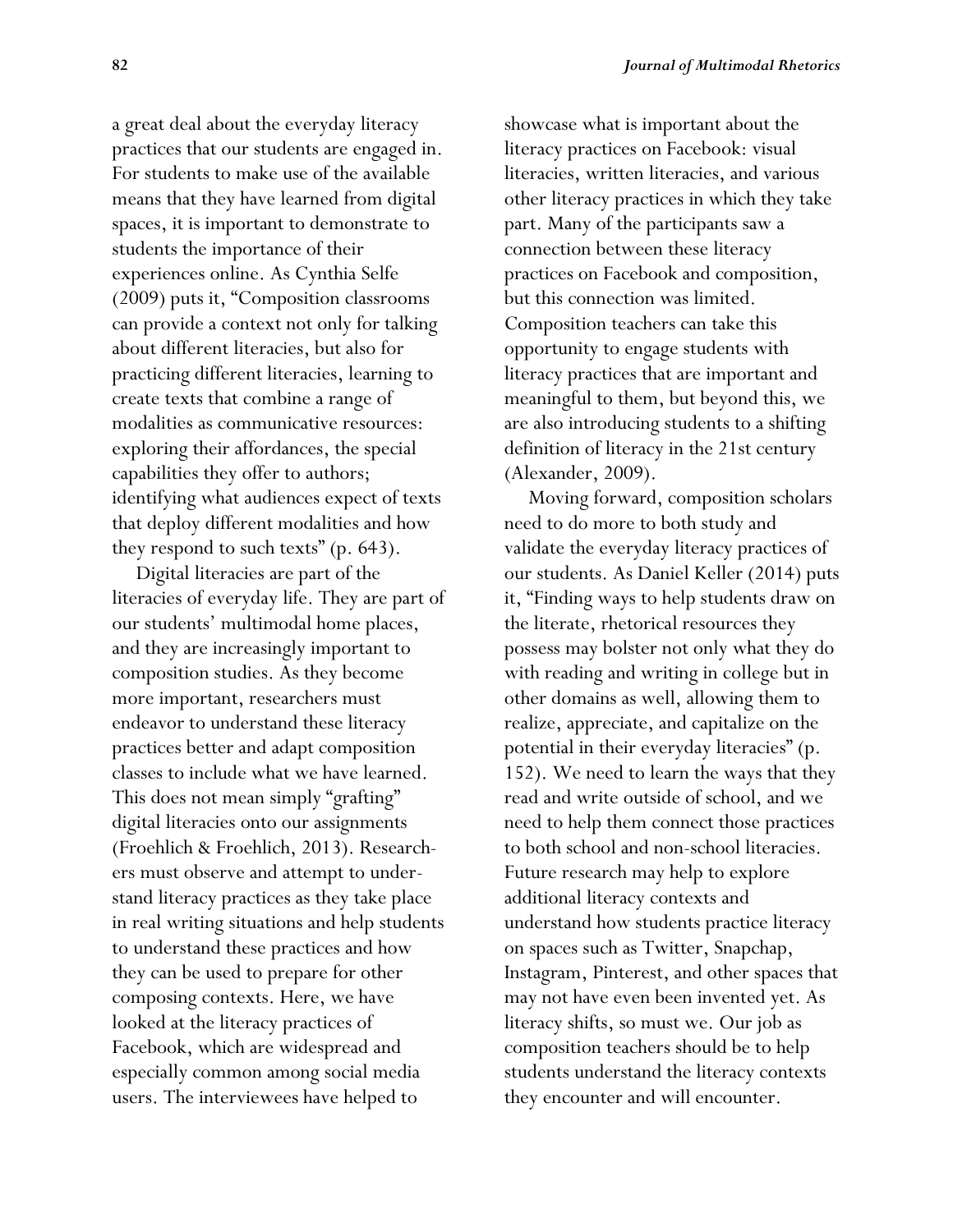### **References**

Alexander, J. (2009). Gaming, student literacies, and the composition classroom: Some possibilities for transformation, *College Composition and Communication, 61*(1), 35-63.

Amicucci, A. N. (2017). Rhetorical choices in Facebook discourse: Constructing voice and persona. *Computers and Composition, 44*, 36-51.

Balzhiser, D., Polk, J. D., Grover, M., Lauer, E., McNeely, S., & Zmikly, J. (2011). The Facebook papers. *Kairos, 16*(1).

Banks, A. J. (2011). *Digital griots: African American rhetoric in a multimedia age* [ebook edition]. Carbondale, IL: Southern Illinois University Press.

Beaufort, A. (2007). *College writing and beyond: A new framework for university writing instruction*. Logan, UT: Utah State University Press.

Blair, A. J. (2004). The rhetoric of visual arguments. In C. A. Hill & M. Helmers (Eds.), *Defining Visual Rhetorics* (pp. 41-61). Mahwah, NJ: Lawrence Erlbaum Associates Publishers.

Buck, A. (2012). Examining digital literacy practices on social network sites. *Research in the Teaching of English, 47*(1), 9-38.

Cedillo, C. V. (2017). Diversity, technology, and composition: Honoring students' multimodal home places. *Present Tense, 6*(2), 1-9.

Davis, M., Brock, K., & McElroy, S. J. (2012). Expanding the available means of composing: Three sites of inquiry. *Enculturation, 14*.

DePalma, M. (2015). Tracing transfer across media: Investigating writers' perceptions of cross-contextual and rhetorical reshaping in processes of remediation. *College Composition and Communication, 66*(4), 615-642.

DePalma, M., & Alexander, K. P. (2015). A bag full of snakes: Negotiating the challenges of multimodal composition. *Computers and Composition*, *37*, 182- 200.

DePew, K. E. (2011). Social media at academia's periphery: Studying multilingual developmental writers' Facebook composing strategies. *The Reading Matrix, 11*(1), 54-75.

DePew, K. E., & Miller-Cochran, S. (2010). Social networking in a second language: Engaging multiple literate practices through identity composition. In M. Cox, J. Jordan, C. Ortmeier-Hooper, & G. Grey Shwartz (Eds), *Reinventing identities in second language writing* (pp. 273-295). Urbana, IL: National Council of Teachers of English.

Fife, J. M. (2010). Using Facebook to teach rhetorical analysis. *Pedagogy*, 10(3), 555-562. doi: 10.1215/15314200-2010-007

Fraiberg, S. (2010). Composition 2.0: Toward a multilingual and multimodal framework. *College Composition and Communication, 62*(1), 100-126.

Froehlich, M. G., & Froehlich, P. A.  $(2013)$ . Implementing  $21^{st}$  century literacies in first-year composition. *Teaching English in the Two-Year College, 40*(3), 289-300.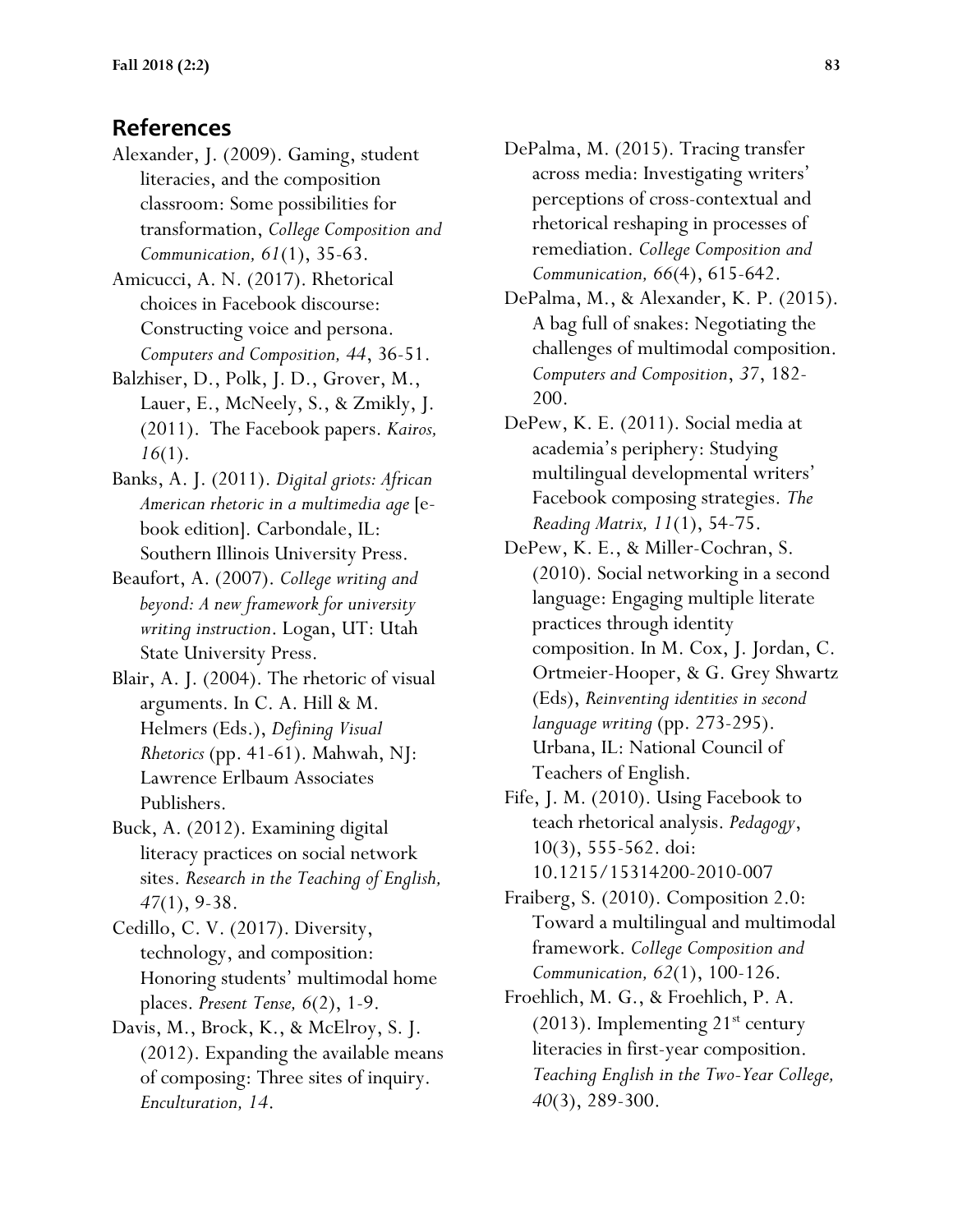- Gee, J. P. (2008). *Social linguistics and literacies: Ideology in discourses.* (3rd ed.). New York: Routledge.
- Gee, J. P., & Hayes, E. R. (2011). *Language and learning in the digital age*. New York: Routledge.
- Haskell, R. E. (2001). *Transfer of learning: Cognition, instruction, and reasoning*. San Diego, CA: Academic Press.

Hunter, R. (2014). Hypersocialinteractive writing: An audience of readers as writers." *Literacy in Composition Studies, 2*(2), 17-43.

James, M. A. (2008). The influence of perceptions of task similarity/difference on learning transfer in second language writing. *Written Communication, 25*(1), 76-103.

Jewitt, C. (2008) *Technology, literacy, learning: A multimodality approach*. London: Routledge.

Junco, R. (2012). The relationship between frequency of Facebook use, participation in Facebook activities, and student engagement. *Computers & Education, 58*(1), 162-171. doi: 10.1016/j.compedu.2011.08.004

Kress, G. (2003). Literacy in the new media age. Abingdon, Oxon: Routledge.

Robertson, L., Taczak, K., & Yancey, K. B. (2012). Notes toward a theory of prior knowledge and its role in college composers' transfer of knowledge and practice. *Composition Forum, 26*.

Salomon, G., & Perkins, D. N. (1989). Rocky roads to transfer: Rethinking mechanism of a neglected phenomenon. *Educational Psychologist, 24*(2), 113-142.

Selber, S. (2004). *Multiliteracies for a digital age*. Carbondale: Southern Illinois University Press.

- Selfe, C. L. (2009). The movement of air, the breath of meaning: Aurality and multimodal composing. *College Composition and Communication, 60*(4), 616-663.
- Selfe, C. L. (2010). Response to Doug Hesse. *College Composition and Communication 61*(3), 606-610.
- Sheffield, J. P., & Kimme Hae, A. C. (2016). Leveraging the methodological affordances of Facebook: Social networking strategies in longitudinal writing research. *Composition Forum, 33*.
- Shepherd, R. P. (2015). FB in FYC: Facebook use among first-year composition students. *Computers and Composition, 35*, 86-107.
- Shepherd, R. P. (2016). Men, women, and web 2.0 writing: Gender difference in Facebook composing. *Computers and Composition, 39*, 14-26.
- Shepherd, R. P. (2018). Digital writing, multimodality, and learning transfer: Crafting connections between composition and online composing. *Computers and Composition, 48*, 103-114.
- Street, B. V. (1984). Literacy in theory and practice. New York, NY: Cambridge University Press.

Takayoshi, P. (2016). Methodological challenges to researching composing processes in a new literacy context. *Literacy in Composition Studies, 4*(1), 1- 23.

Wardle, E. (2007). Understanding 'transfer' from FYC: Preliminary results of a longitudinal study. *WPA:*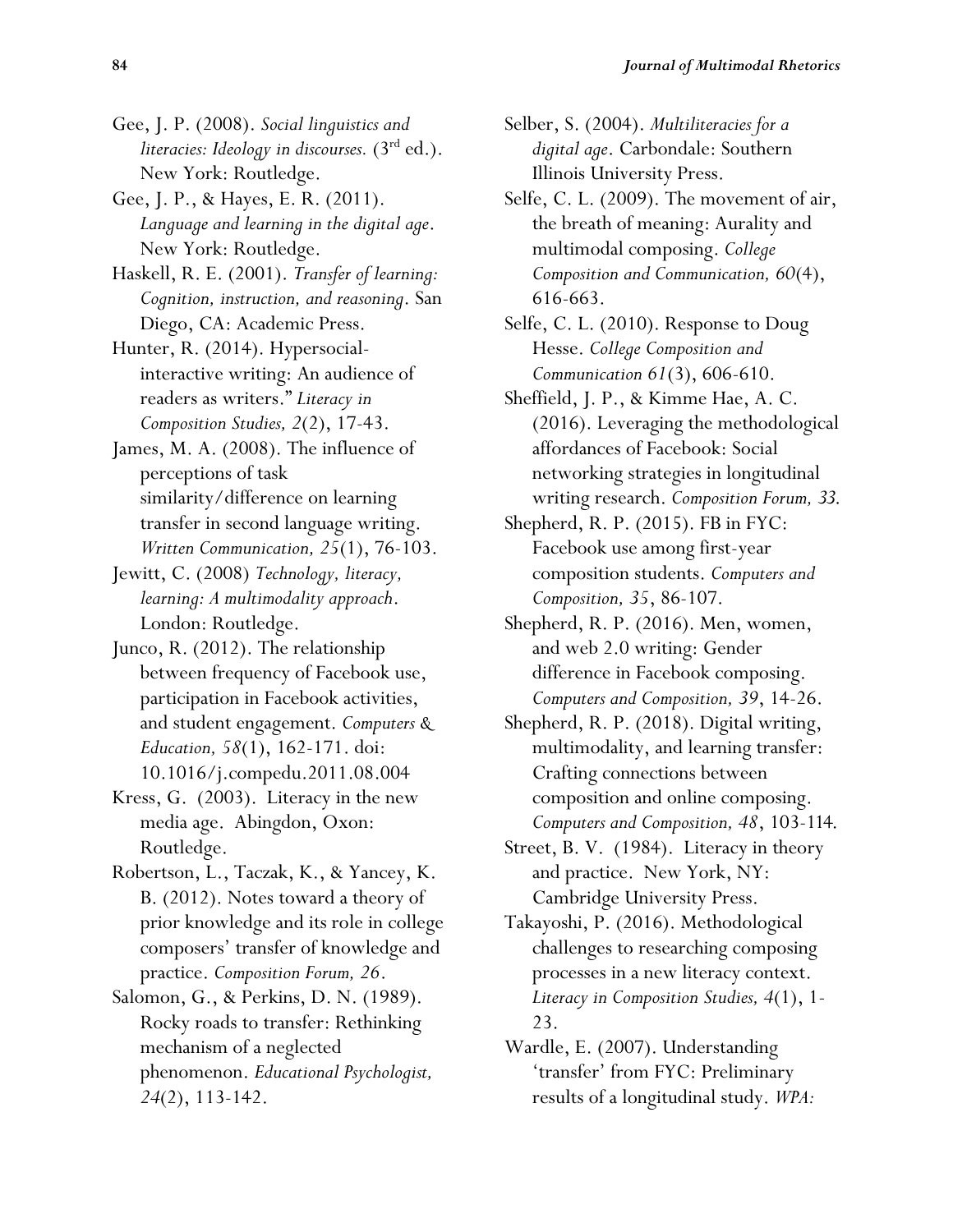*Writing Program Administration, 31*(1-2), 65-85.

- Yancey, K. B. (2004). Made not only in words: Composition in a new key. *College Composition and Communication, 56*(2), 297-328.
- Yancey, K. B., Robertson, L., & Taczak, K. (2014). Writing across contexts: Transfer, composition, and sites of writing. Logan, UT: Utah State University Press.



Ryan P. Shepherd is an Assistant Professor of Digital Rhetorics in the English Department at Ohio University. His research focuses on intersections of digital literacies, composition studies, and learning transfer. His work has appeared in *Computers and Composition*, *Composition Studies*, and *The Journal of Response to Writing*. More information about Ryan and his research can be found [here.](http://ryanpshepherd.com/)